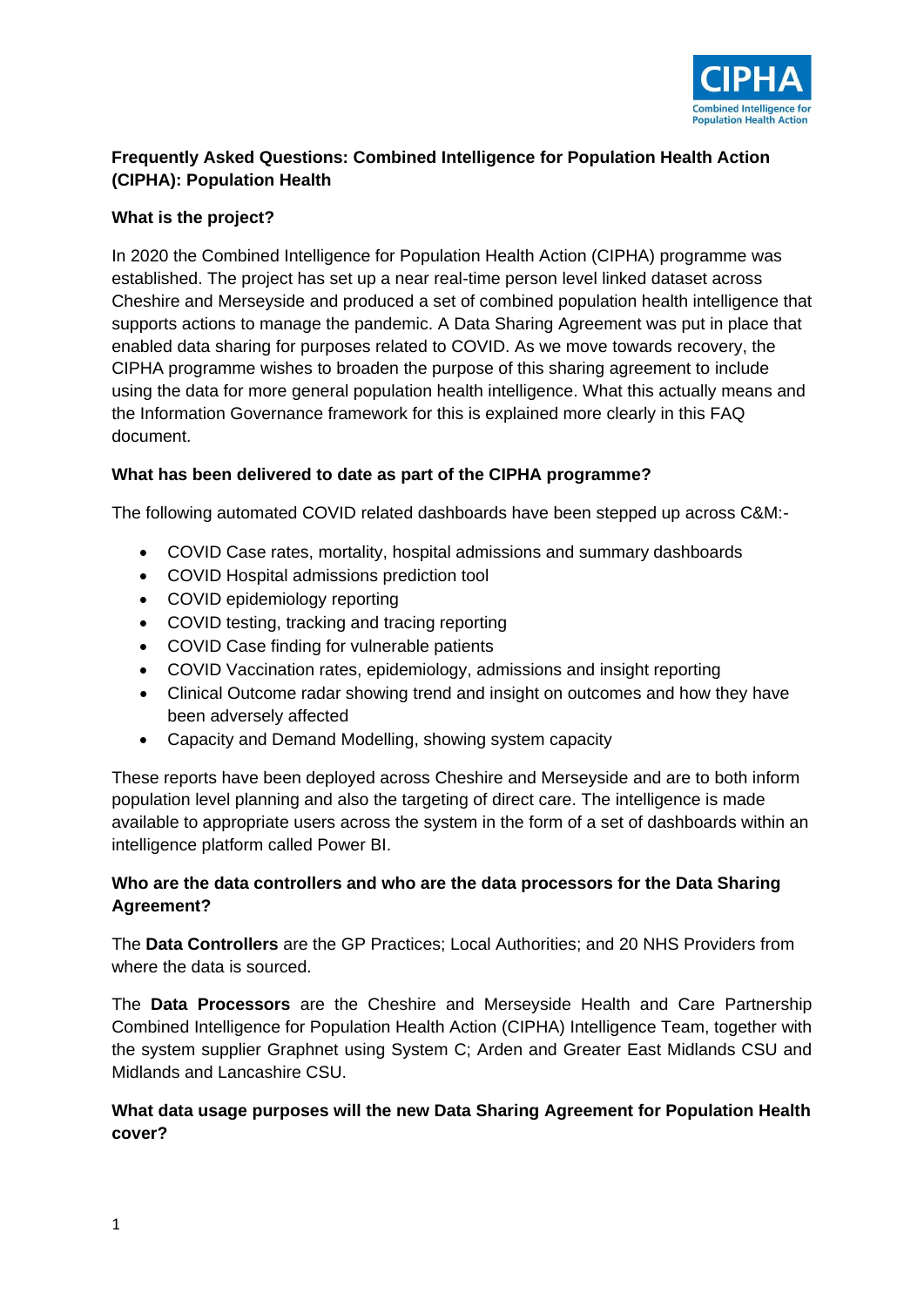

It is proposed that the linked dataset will be used in four **broad** areas relating to population health:-

**Use Case 1: Epidemiology Reporting: Understanding health needs of populations, wider determinants of health and inequality for the improvement of outcomes:** The data would be used to create intelligence, with the aim of understanding and improving physical and mental health outcomes, promote wellbeing and reducing health inequalities across an entire population. Specific types of analysis that may be undertaken include: Health needs analysis understanding population's health outcomes and deficits; Demographic forecasting, disease prevalence and relationships to wider determinants of health; Geographic analysis and mapping, sociodemographic analysis and insight into inequalities.

**Use Case 2: Predicting outcomes and population stratification of vulnerable populations:** The data will be used to predict the risk of outcomes for individuals in order that services can be targeted proactively to those most vulnerable. Data will be re-identified for the purposes of direct care.

**Use Case 3: For planning current services and understanding future service provision:** The data would be used to create intelligence on service provision to understand current service capacity and demand and forecasting future service demand to ensure enough provision is available for populations in need. This may include forecasting disease and prevalence and understanding how it impacts on service provision.

**Use Case 4: For evaluation and understanding causality:** The data would be used to evaluate causality between determinants of health and outcomes. Also, used to understand effectiveness of certain models of care across the health and care system

## **Are there examples of specific use cases that the data will be used for?**

There are a set of more specific use cases that fall under the above broader categories that will be stood up in 21/22. The work programme will need to be developed with all stakeholders and in line with ICS and place-based strategy on Population Health Management.

Examples of more specific use cases include:-

**Complex Lives:** Stratification of the population who have physical, mental and social issues such as homeless, substance misuse, criminal justice involvement, domestic abuse and/or and a history of Adverse Childhood Events. A breakdown of the epidemiological makeup of this population, understanding how they use services and a stratification of the factors that lead to poor outcomes. Re-identification of these cohort's people for the purposes of proactive management and direct care.

**Self Care: Including Oximetry@ Home: Blood Pressure Management:** A suite of reporting allowing proactive identification and routine management of patients who may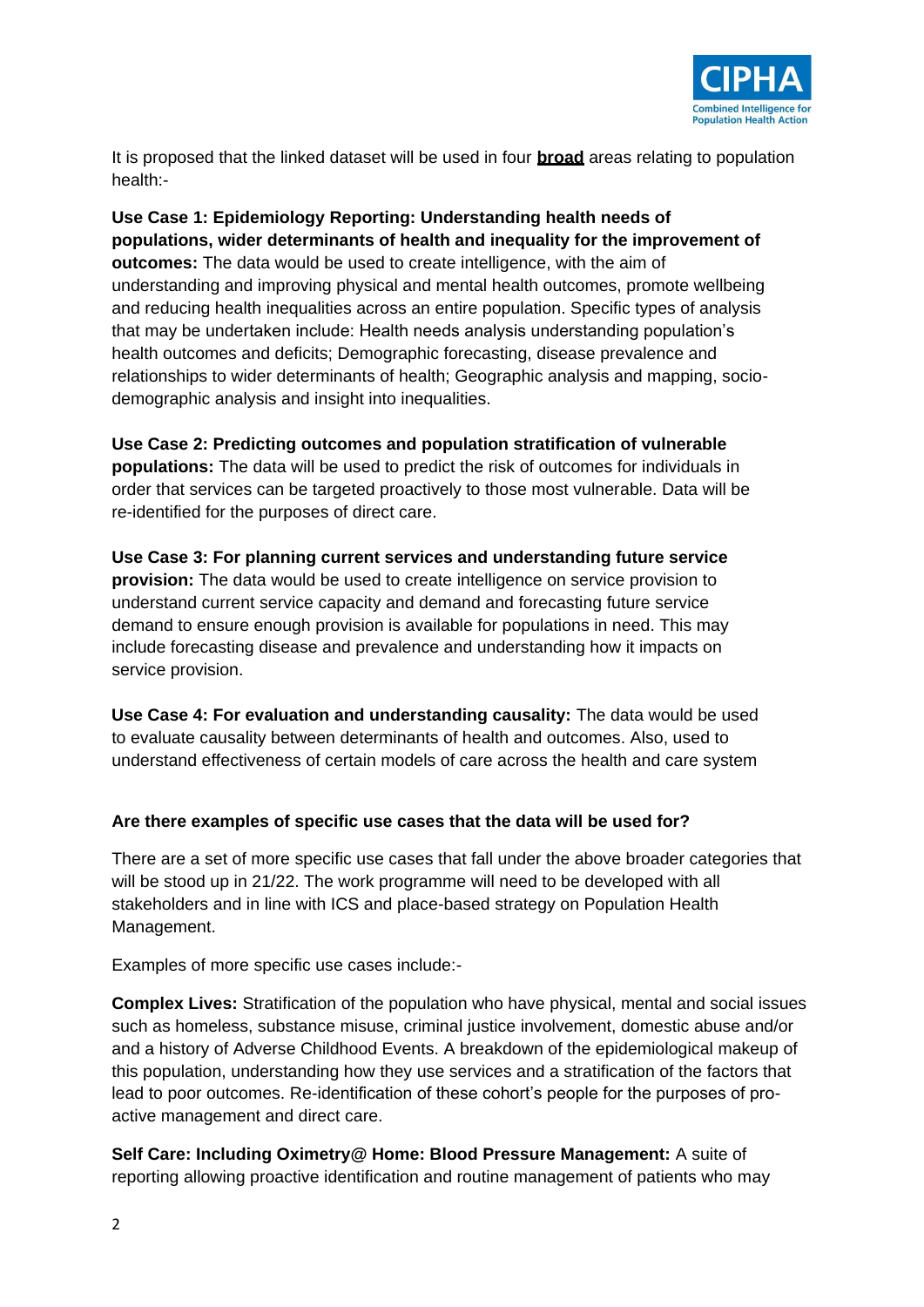

benefit from self-care interventions such as remote monitoring services and technology. Allowing re-identification of people for direct care

**Stratification of waiting lists for protected characteristics and inequality:** A set of reports that stratify the waiting list for deprivation, BAME and other protected characteristics to understand the effects of the pandemic on vulnerable populations. Consideration of how this intelligence can be integrated into clinical decision making. Re-identification of individuals for the purposes of waiting list management and direct care

**Frailty and Care Homes:** Proactive identification and re-identification for direct care purposes of the frail elderly population inclusive of care homes residents to support management of patients in primary and community care. This could include social care complexity prediction and stratification, to focus on slowing progression of frailty and management of social care resource.

## **What are the benefits for patients?**

Population stratification enables vulnerable individuals and their needs to be proactively identified and a more targeted individual response to be delivered from services that are available, to improve both their health and socio-economic outcomes.

# **What are the benefits for GP Practices, PCN's and Community Providers?**

The Population Stratification reporting will bring various data sources together to identify vulnerable groups, which will give practices and PCN's a better understanding of vulnerable populations and their needs. Services can then be planned and targeted more appropriately.

Epidemiology reporting will allow PCN's to have insight into their populations and inequalities that drive outcomes and then target service accordingly. Projects that understand causality between service models and outcomes will enable PCN's to understand what is most effective for their population.

## **What are the benefits for Local Authorities?**

The Population Stratification reporting will bring various data sources together to predict social care complexity so social care resources can be targeted at populations to slow the progression of frailty, allowing a more proactive management approach of this population.

**Data Mart Access:** Access to the pseudonymised patient level linked datasets for place based and ICS intelligence teams, inclusive of CCG's, Local Authorities and those with honorary contracts to undertake work on their behalf will allow local analytical functions to support their local place based agendas with richer population health data.

## **What are the benefits for Acute Providers?**

**Stratification of waiting lists for protected characteristics and inequality:** A set of reports that stratify the waiting list for deprivation, BAME and other protected characteristics to understand the effects of the pandemic on vulnerable populations. Consideration of how this intelligence can be integrated into clinical decision making. Re-identification of individuals for the purposes of waiting list management and direct care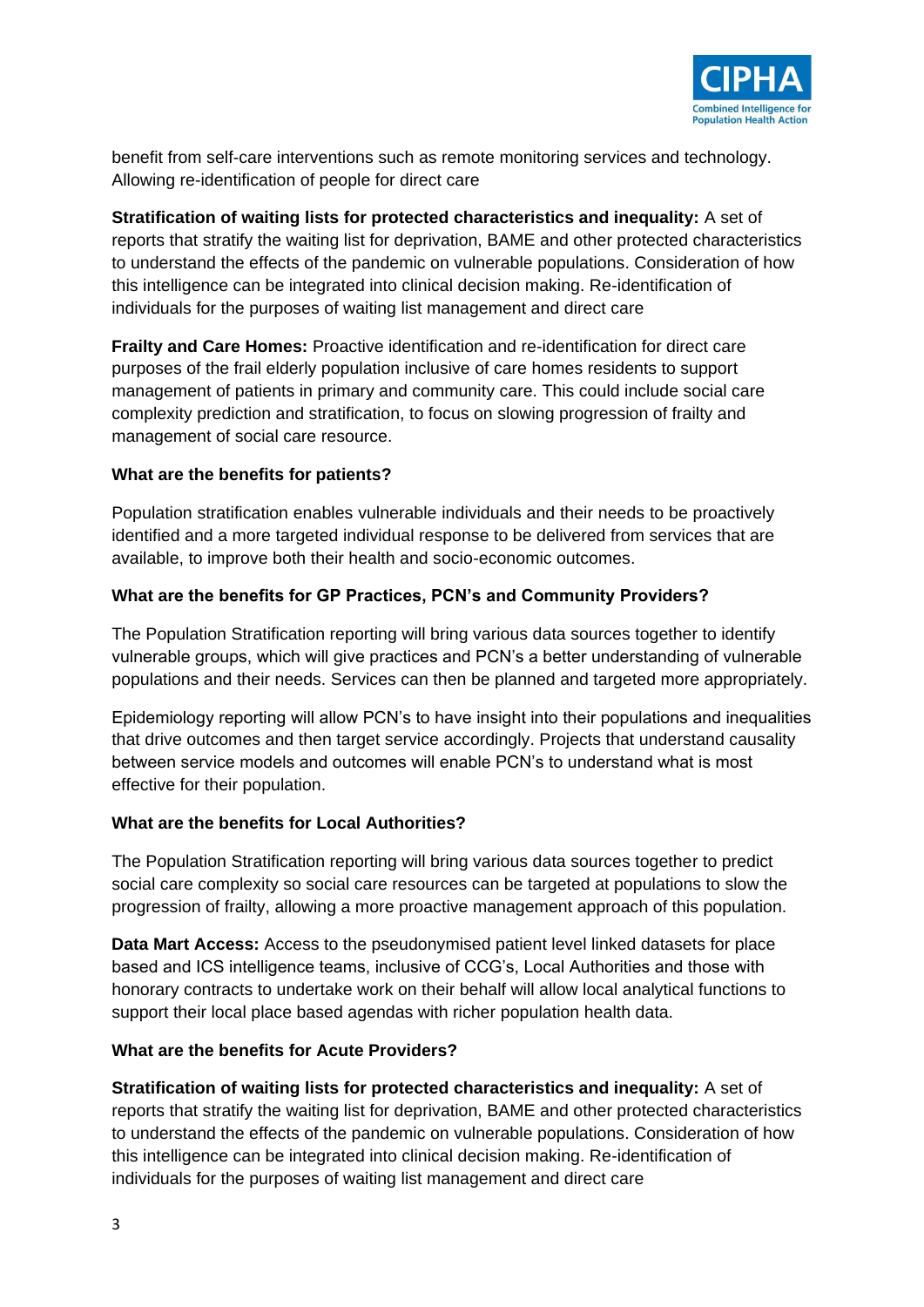

Access to pseudonymised datasets for further projects can be considered by the Data Access and Asset Group.

# **What are the benefits for the Cheshire and Mersey Region and the ICS?**

Cheshire and Mersey region are responsible for planning services, managing the budget and improving quality and outcomes across the C&M population. Planning intelligence, such as demand and capacity reporting will enable C&M and the sub-regional geographies to be sighted on system demand to respond with capacity planning accordingly. Understanding variation in outcomes and epidemiology across the ICS system and down at place-based level will enable services to be designed and targeted appropriately at a place-based level.

# **Who are System C/Graphnet?**

System C/Graphnet are a third-party supplier of data services. They offer a service that automates the near real time collection of data from NHS and Local Authority systems into one central warehouse/data store. The data can then be either pushed back to clinical systems to support a shared care record, or it can be used to create Business Intelligence about populations to inform planning and targeting of direct care.

Graphnet have been the delivery partner for the current CIPHA system focussed on COVID for Cheshire and Merseyside. They also cover a population of 16 million with their services outside of C&M, and are also the provider of data services to Bath and North East Somerset, Berkshire, Buckinghamshire, Greater Manchester, Kent, Northamptonshire, Staffordshire, St Helens, Whittington, Wolverhampton, Walsall

The following link provides more information about Graphnet/System C <https://www.systemc.com/about-us/>

## **What data will flow to System C/Graphnet from systems and how?**

The data being flowed via Graphnet from systems will include patient identifiable data of names, address, date of birth and post code. It will also include other demographic and health information, test results and medications. It will *not* include free text.

Once the data flow has been switched on the data will be taken automatically, once daily. For a full data specification of what data is flowing from each organisation please see ANNEX B – Data to be shared in the Data Sharing Agreement (Tier Two) Workstream: Population Health.

The data content extracted will not change from that which is already flowing from your organisation under the current CIPHA programme, just the purposes and uses of the data are changing.

## **Will people who opt out of data sharing be excluded appropriately?**

Yes. People who opted out of data sharing for purposes other than direct care (Type 1 objections) will be excluded from the flow of data from the GP system into the Graphnet solution.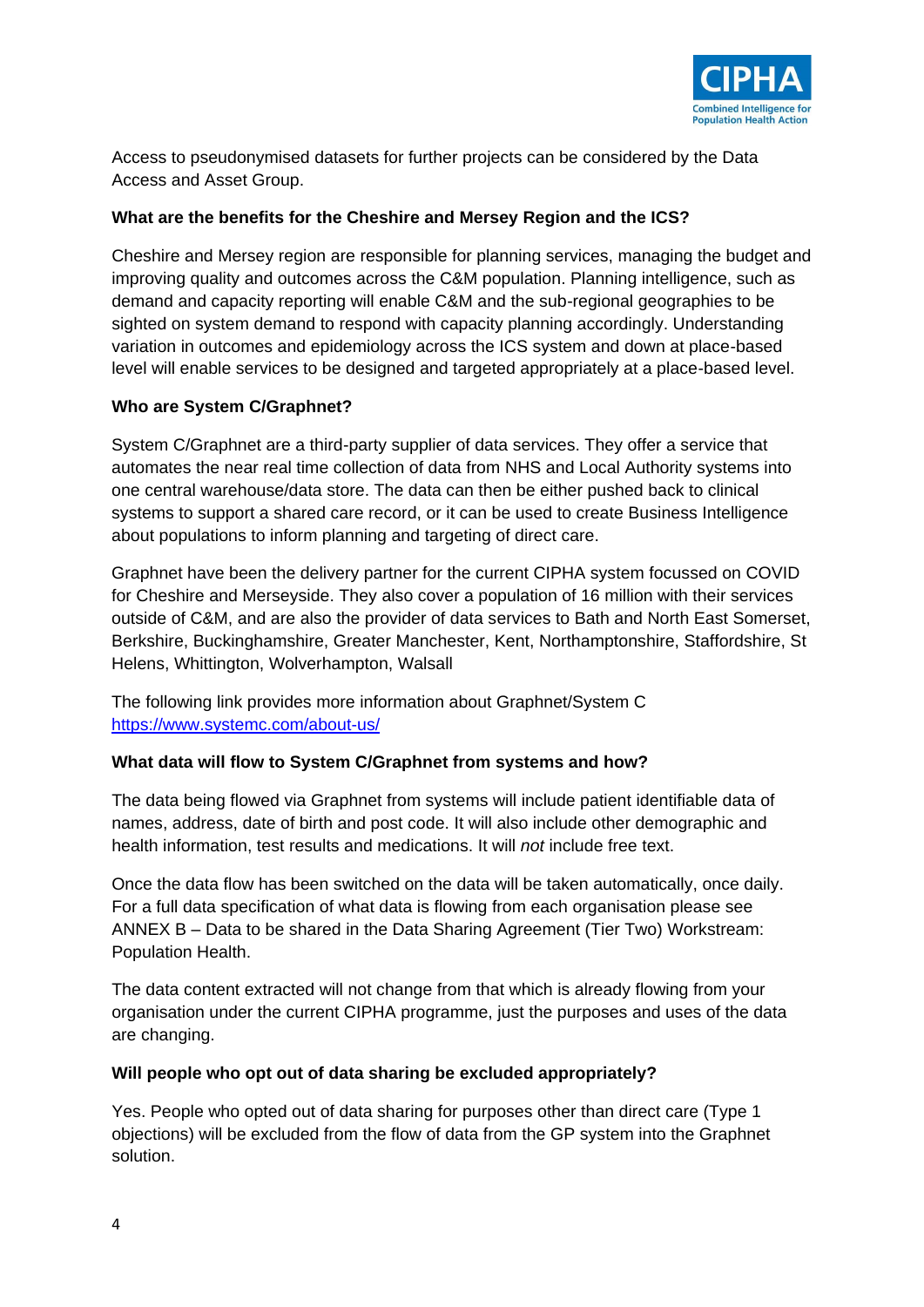



#### Opt Outs and Objections and how they work with the Graphnet Systems



#### **Where will the data be stored when it flows to Graphnet/System C?**

Data will be stored on 'Azure cloud', which is compliant with Information Governance standards and is safe and secure. Azure is assessed to ISO 27001, ISO 27017, ISO 27018, and many other internationally recognized standards. The scope and proof of certification and assessment reports are published on the Azure Trust Centre section for ISO certification here: [https://www.microsoft.com/en-us/trustcenter/compliance/iso-iec27001.](https://www.microsoft.com/en-us/trustcenter/compliance/iso-iec27001) The ISO 27001 assessment was performed by the BSI.

#### **How will access to the data be governed?**

Role Based Access Controls (RBAC) will be implemented which means the data will be split into three different categories and only those with the appropriate Information Governance approval will be able to access the data in each category. The three categories of data are explained below.

**Identifiable:** Data will be wholly identifiable to the end user.

*Pseudonymised:* This data will still be at person-level, but the identifiable fields will be removed from the data. This includes removal of names and addresses. Date of Birth will be formatted to age; post code will be shortened to the first 4 digits and the NHS number will be encrypted into an alpha-numeric. Pseudonyms will be linkable across datasets. Reidentification will be possible via a set of controlled processes.

**Anonymised-aggregate Data:** Access to individuals employed by organisations listed in Section 3 'Parties to the Agreement' of the DSA will be granted access to all anonymisedaggregate data.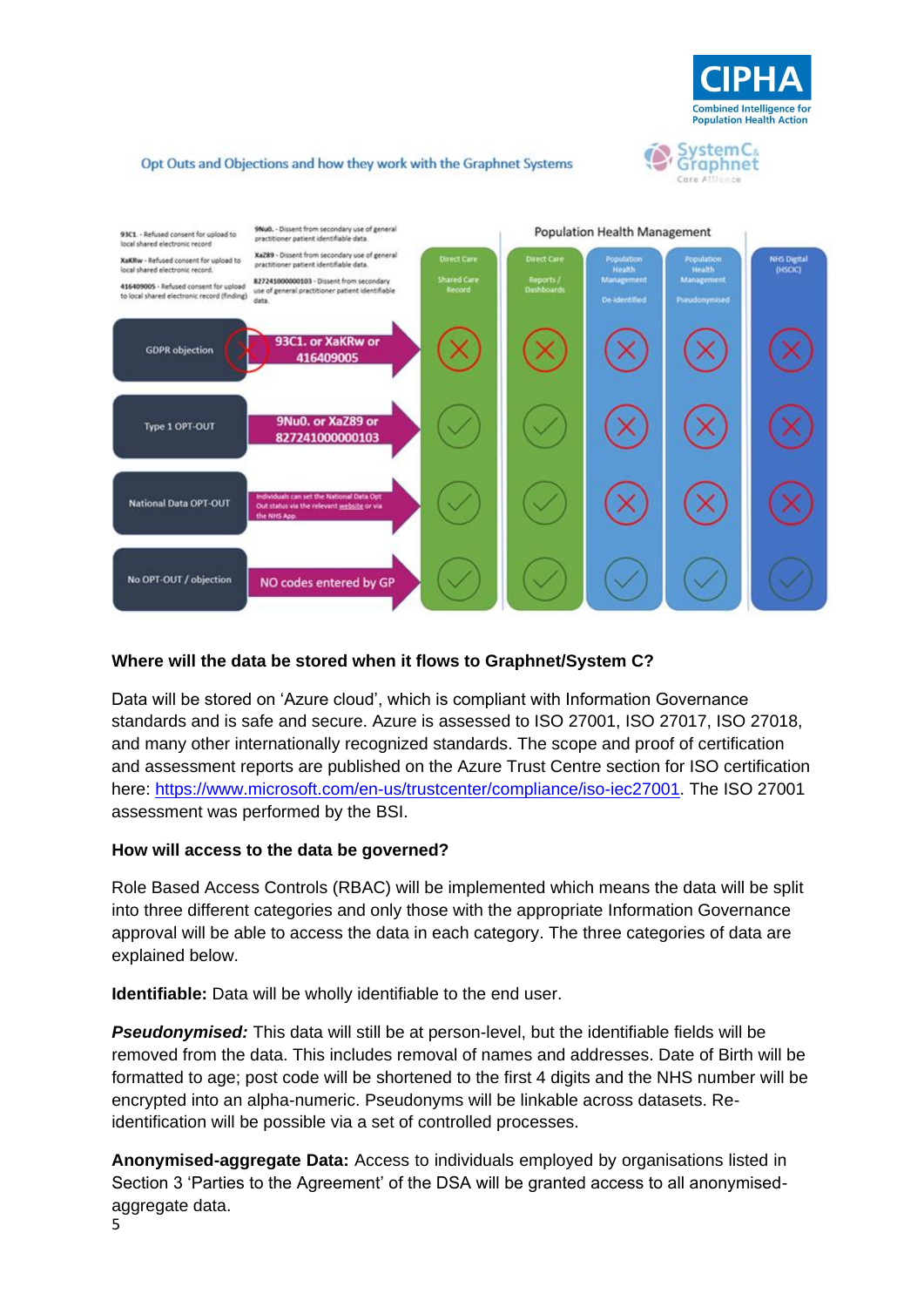

The table below explains who will have access to each category of data and how this will be governed:

| <b>Data</b> | <b>Reporting</b>                                                                                                   | Who has access?                                                                                                                       | For what           | <b>How is Access</b>                                                |
|-------------|--------------------------------------------------------------------------------------------------------------------|---------------------------------------------------------------------------------------------------------------------------------------|--------------------|---------------------------------------------------------------------|
| <b>Type</b> | <b>Examples</b>                                                                                                    |                                                                                                                                       | Purpose?           | <b>Granted?</b>                                                     |
| dentifiable | Drill down<br>patient lists in<br>the<br>Epidemiology<br>and Patient<br>Stratification<br>reports on the<br>portal | Those with a<br>legitimate direct care<br>relationship i.e. GP<br>and PCN staff<br>Graphnet for the<br>purposes of data<br>processing | <b>Direct Care</b> | Via individual GP<br>practices for the<br>populations they<br>serve |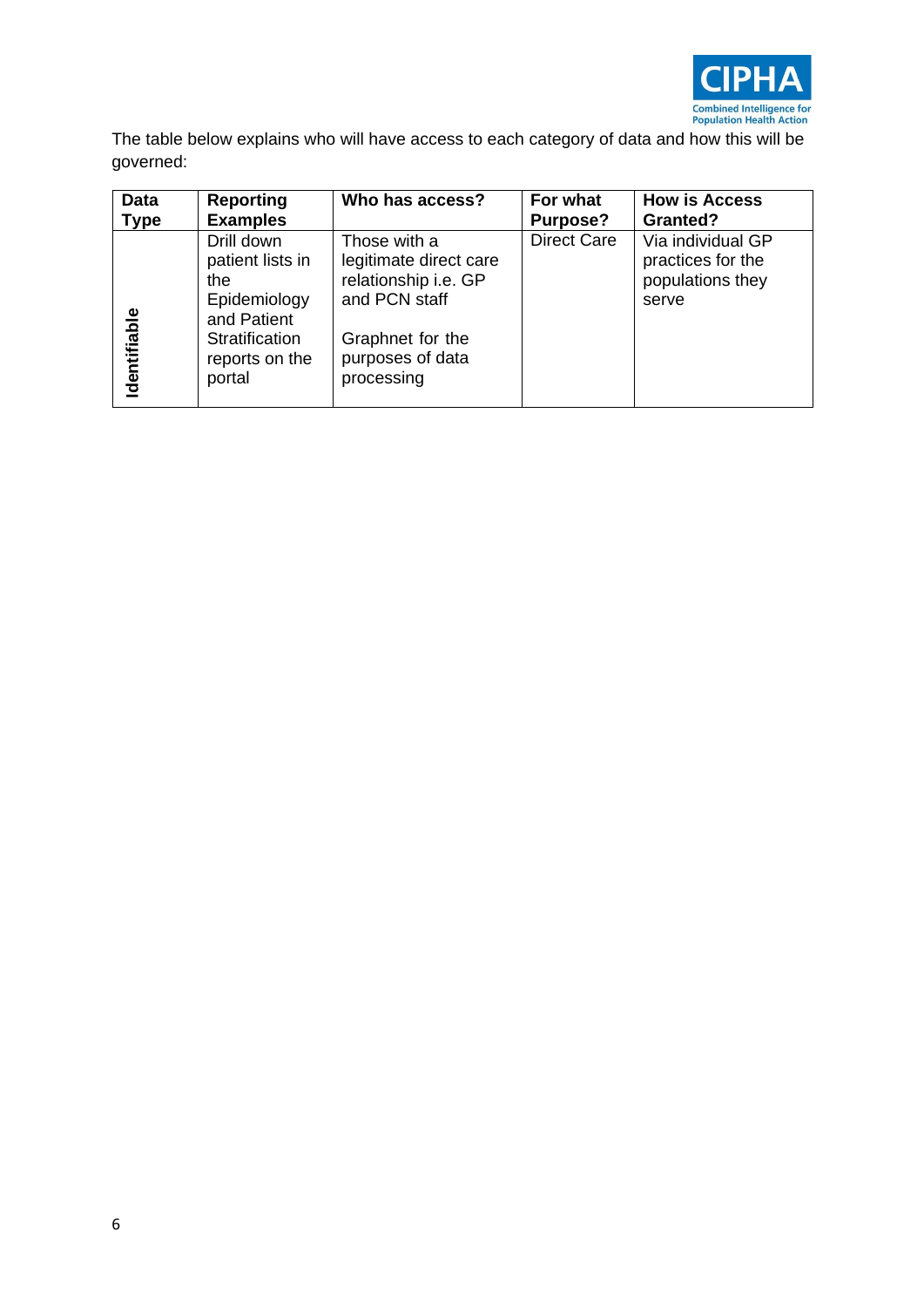

| Pseudonymised:           | The data is<br>made available<br>in a secure<br>warehouse to<br>place-based<br>intelligence<br>teams to run<br>bespoke<br>analysis | <b>Placed Based</b><br>intelligence teams<br>including CCG and<br><b>Local Authorities and</b><br>teams supporting<br>regional analytics,<br>including those with<br>honorary contracts<br>and those analysts<br>employed by place<br>based teams but<br>supporting the<br>emerging ICS agenda<br>Provider analytical<br>teams who are listed<br>as data controllers<br>within the DSA who<br>wish to undertake<br>population health work<br>where they have<br>received DAAG<br>approval that it is<br>inline with the DSA | Population<br>Health<br>(please see<br>specific use<br>cases<br>earlier in<br>this<br>document) | Place based<br>intelligence teams<br>will have access to<br>pseudonymised data<br>A Project Matrix will<br>be published to data<br>controllers monthly<br>from CCG's and LA's<br>Organisations can<br>opt out of specific<br>projects at any time<br>Provider analytical<br>teams who are listed<br>as data controllers<br>within the DSA who<br>wish to undertake<br>population health<br>work where they<br>have received DAAG<br>approval that it is<br>inline with the DSA |
|--------------------------|------------------------------------------------------------------------------------------------------------------------------------|-----------------------------------------------------------------------------------------------------------------------------------------------------------------------------------------------------------------------------------------------------------------------------------------------------------------------------------------------------------------------------------------------------------------------------------------------------------------------------------------------------------------------------|-------------------------------------------------------------------------------------------------|--------------------------------------------------------------------------------------------------------------------------------------------------------------------------------------------------------------------------------------------------------------------------------------------------------------------------------------------------------------------------------------------------------------------------------------------------------------------------------|
| egate:<br>Anonymised-Agg | Aggregate<br>views of all<br>reporting                                                                                             | Cheshire and<br>Merseyside Providers,<br>Commissioners and<br><b>Local Authorities</b><br>Outside agencies<br>such as<br>NHSE/I/DHSC and<br>other third parties as<br>granted by the Data<br>Asset and Access<br>Group (DAAG)                                                                                                                                                                                                                                                                                               |                                                                                                 | People from the<br>organisations listed<br>will be granted<br>access<br>Outside agencies<br>such as<br>NHSE/I/DHSC and<br>other third parties as<br>granted by the Data<br>Asset and Access<br>Group (DAAG) via<br>the Data Access<br><b>Request Form</b><br>process                                                                                                                                                                                                           |

## **How will the Governance work?**

The programme will maintain and strictly enforce a Data Access and Data Asset matrix to ensure requests to use the CIPHA regional data sources ensure full compliance to the COVID-19 purposes as outlined in the sharing agreement.

This process will be governed through a regional group that will draw its membership from: the regional Clinical Informatics Advisory Group (CIAG); GP and Local Medical Committees;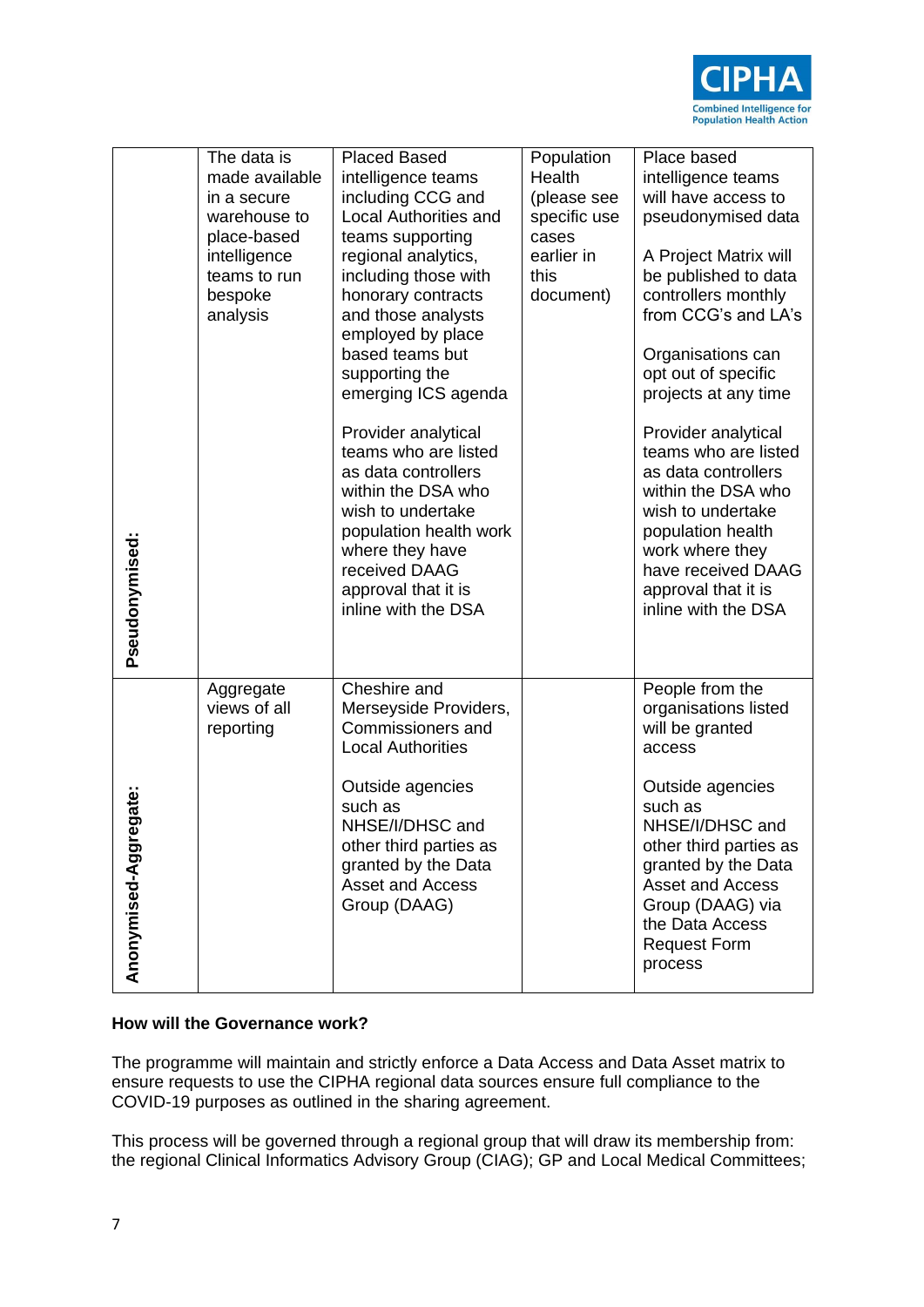

Information Governance specialists; and the regional Data Services for Commissioners Regional Offices (DSCRO) service.

This matrix will detail projects undertaken with the pseudonymised data by the CCG and Local Authority staff i.e. place-based intelligence teams and be made available to parties within this sharing agreement on a monthly basis, so they are informed of the specific uses of the data.

Other parties to the Data Sharing Agreement that wish to have access to the pseudonymised data will be required to submit a Data Access Request Form on a project by project basis to the Data Asset and Access Group (DAAG) for an assessment that:-

- Purpose aligns with the purpose of this agreement;
- A Data Protection Impact assessment (DPIA) is completed, if not covered by an existing DPIA;
- A separate Data Sharing Agreement (Tier Two) is completed for signature by all data controllers, if not covered by the Tier Two DSA;
- Ensures that individual data controllers are also informed of the Data Access Request, and can lodge a concern regarding data sharing with the CIPHA team for discussion, and/or withdraw their service user data from any project at any time.

The schematic below describes the model to support the COVID-19



#### CIPHA - TARGET OPERATING MODEL TO SUPPORT COVID USE-CASES

#### **What is the Legal Basis under GDPR?**

For Population Health the legal basis under GDPR is:

6 (1) (e) Necessary for the performance of a task carried out in the public interest or in the exercise of official authority vested in the controller

9(2)(h) Necessary for the reasons of preventative or occupational medicine, for assessing the working capacity of the employee, medical diagnosis, the provision of health or social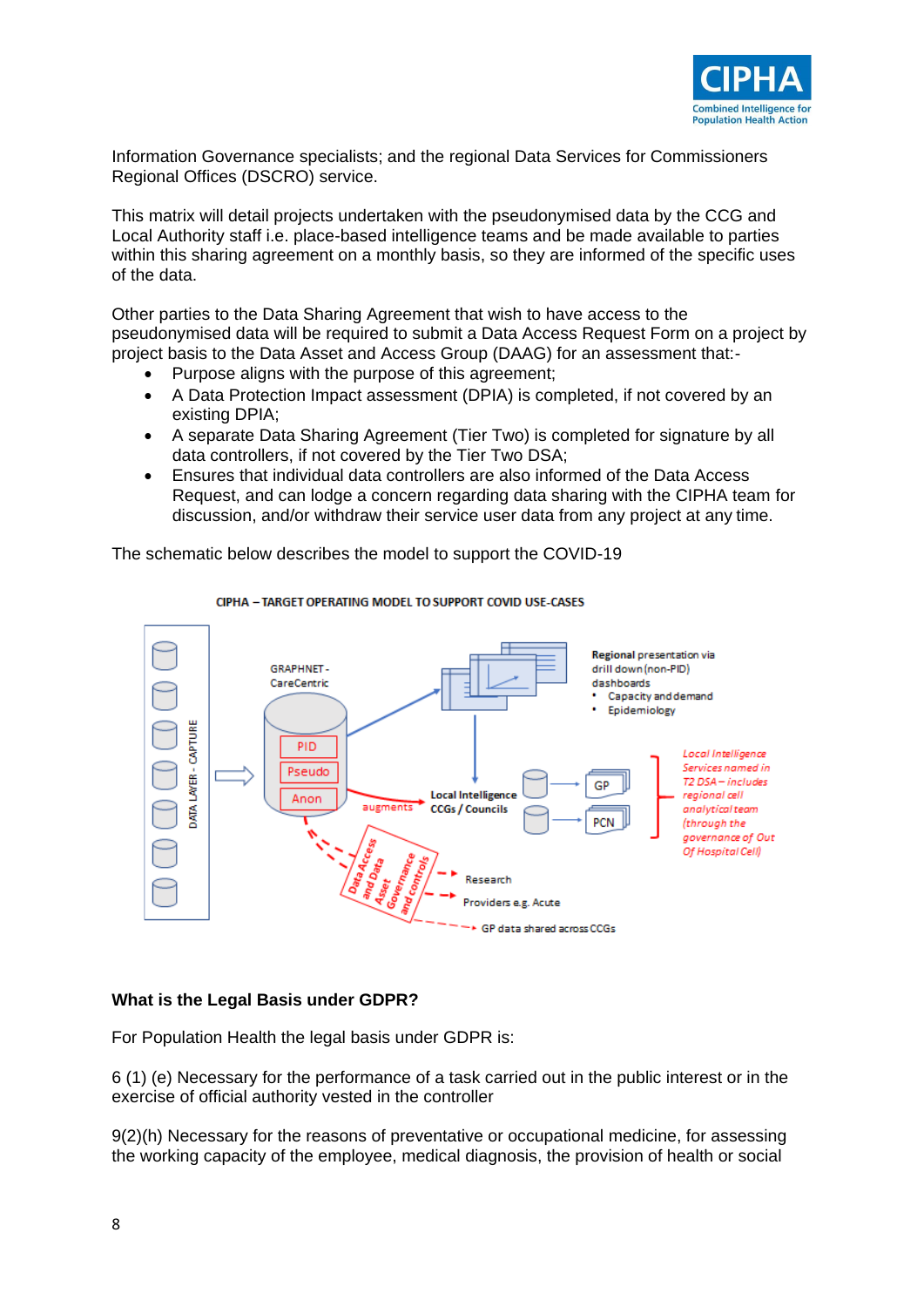

care or treatment or management of health or social care systems and services on the basis of Union or Member State law or a contract with a health professional

9(2)(i) Necessary for the reason of public interest in the area of public health, such as protecting against serious cross border threats to health or ensuring high standards of healthcare and of medicinal products or medical devices

9(2)(j) Necessary for archiving purposes in the public interest, or scientific and historical research purposes or statistical purposes in accordance with Article 89 (1)

## **What is the Common Law Duty of Confidentiality and how is this being satisfied?**

For Population Health the Common Law Duty of Confidentiality requires that there should be no use or disclosure of any confidential patient information for any purpose other than the direct clinical care of the patient to whom it relates, unless:

- The person explicitly consents to the use or disclosure;
- The disclosure is required by law (the disclosure is permitted under a statutory process that sets aside the duty of confidentiality);
- There is an overriding public interest (to safeguard you and/or another person)

Appropriately psudonymised or aggregated data is not owed a duty of confidentiality. Under this Data Sharing Agreement the Common Law Duty of Confidentiality does not apply, to data which is pseudonymised, and presented as aggregate data.

For patient identifiable data used for direct patient care the Common Law Duty of Confidentiality is addressed by implied consent. "Section 251B [of the Health and Social Care Act 2012 (as amended by the Health and Social Care (Safety and Quality) Act 2015)] and implied consent under CLDC will together provide the lawful basis to share in most cases of direct care. In these cases, and any cases of direct care based on explicit consent, the national data opt-out will not apply." [https://digital.nhs.uk/services/national-data-opt](https://digital.nhs.uk/services/national-data-opt-out/operational-policy-guidance-document/appendix-2-definitions)[out/operational-policy-guidance-document/appendix-2-definitions](https://digital.nhs.uk/services/national-data-opt-out/operational-policy-guidance-document/appendix-2-definitions)

The right to object under S21 of the General Data Protection Regulation 2016, as enacted, is also relevant. Patients and service users have a right to object to their medical information being used in order to provide safe and effective care, and have the right to register this objection in writing, or verbally, to the clinician concerned.

#### **Do I need to update my Privacy Notice?**

You will already have a Privacy Notice that explains to patients how their data is used. You should update your Privacy Notice to make reference to the sharing of the data in pseudonymised form for the purposes of population health and note the organisations that the data is being shared with. A suggested wording can be found below.

Locally across Cheshire and Merseyside, data is being shared securely with a data processor called System C for the purposes of protecting public health, providing healthcare services to the public, planning health care services and monitoring and managing Covid